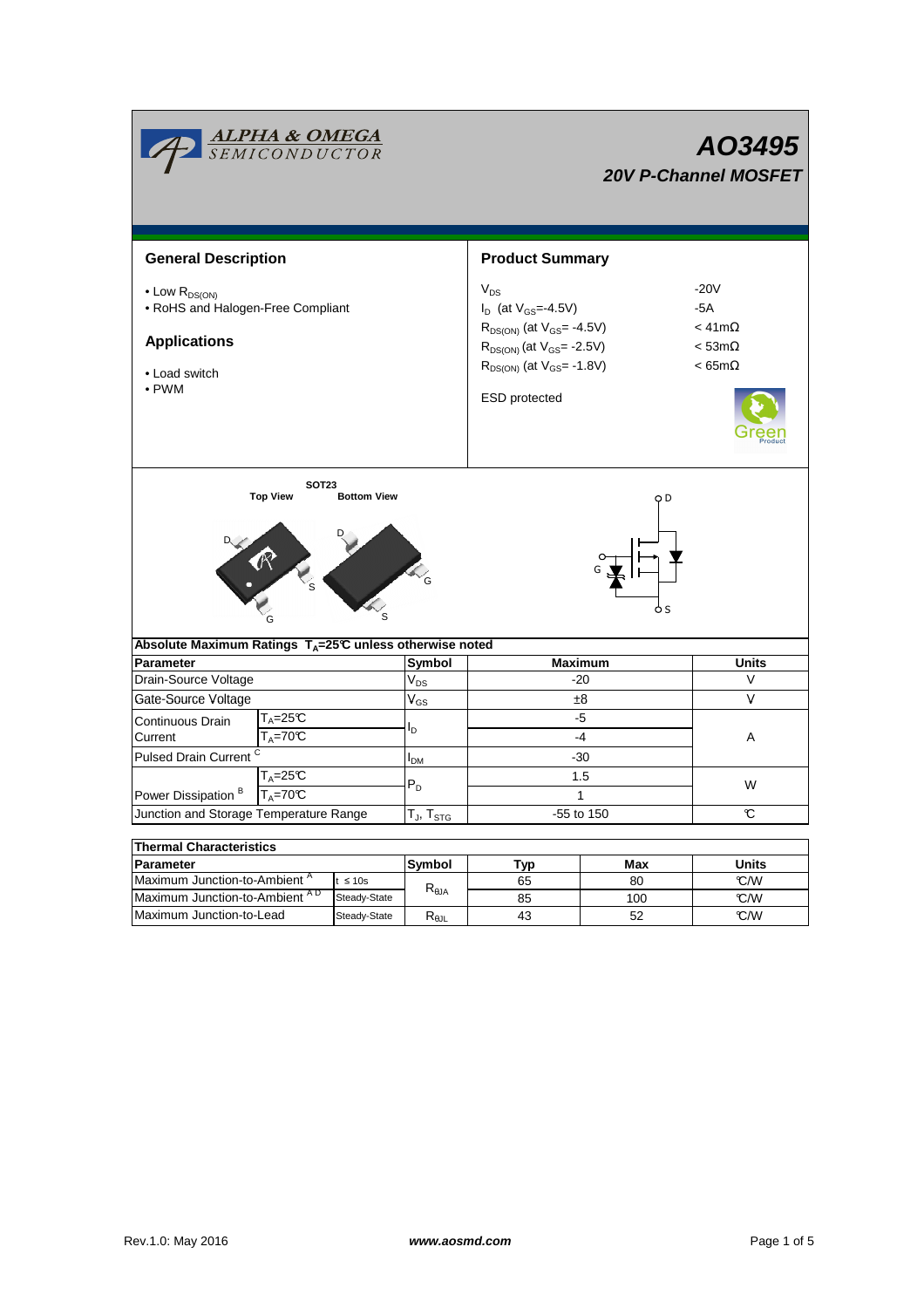

#### **Electrical Characteristics (TJ=25°C unless otherwise noted)**

| <b>Symbol</b>                           | <b>Parameter</b>                                               | <b>Conditions</b>                                               | Min    | <b>Typ</b> | <b>Max</b> | <b>Units</b> |  |  |  |  |  |
|-----------------------------------------|----------------------------------------------------------------|-----------------------------------------------------------------|--------|------------|------------|--------------|--|--|--|--|--|
| <b>STATIC PARAMETERS</b>                |                                                                |                                                                 |        |            |            |              |  |  |  |  |  |
| <b>BV<sub>DSS</sub></b>                 | Drain-Source Breakdown Voltage                                 | $I_D$ =-250µA, $V_{GS}$ =0V                                     | $-20$  |            |            | $\vee$       |  |  |  |  |  |
| $I_{DSS}$                               | Zero Gate Voltage Drain Current                                | $V_{DS}$ =-20V, $V_{GS}$ =0V                                    |        |            | $-1$       | $\mu$ A      |  |  |  |  |  |
|                                         |                                                                | $T_{\parallel} = 55$ °C                                         |        |            | -5         |              |  |  |  |  |  |
| $I_{GSS}$                               | Gate-Body leakage current                                      | $V_{DS} = 0V$ , $V_{GS} = \pm 8V$                               |        |            | ±10        | μA           |  |  |  |  |  |
| $\mathsf{V}_{\mathsf{GS}(\mathsf{th})}$ | Gate Threshold Voltage                                         | $V_{DS}$ = $V_{GS}$ , I <sub>D</sub> =-250µA                    | $-0.3$ | -0.57      | -0.9       | V            |  |  |  |  |  |
| $I_{D(ON)}$                             | On state drain current                                         | $V_{GS}$ =-4.5V, $V_{DS}$ =-5V                                  | $-30$  |            |            | A            |  |  |  |  |  |
| $R_{DS(ON)}$                            |                                                                | $V_{GS}$ =-4.5V, $I_D$ =-4A                                     |        | 34         | 41         | $m\Omega$    |  |  |  |  |  |
|                                         |                                                                | $T_i = 125C$                                                    |        | 49         | 59         |              |  |  |  |  |  |
|                                         | Static Drain-Source On-Resistance                              | $V_{GS}$ =-2.5V, $I_{D}$ =-4A                                   |        | 42         | 53         | $m\Omega$    |  |  |  |  |  |
|                                         |                                                                | $V_{GS}$ =-1.8V, I <sub>D</sub> =-2A                            |        | 52         | 65         | $m\Omega$    |  |  |  |  |  |
|                                         |                                                                | $\overline{V_{GS}} = -1.5V, I_D = -1A$                          |        | 61         |            | $m\Omega$    |  |  |  |  |  |
| $g_{FS}$                                | $V_{DS}$ =-5V, $I_{D}$ =-4A<br><b>Forward Transconductance</b> |                                                                 |        | 20         |            | S            |  |  |  |  |  |
| $V_{SD}$                                | Diode Forward Voltage                                          | $IS=-1A, VGS=0V$                                                |        | $-0.64$    | -1         | V            |  |  |  |  |  |
| $I_{\rm S}$                             | Maximum Body-Diode Continuous Current                          |                                                                 |        | $-2$       | A          |              |  |  |  |  |  |
|                                         | <b>DYNAMIC PARAMETERS</b>                                      |                                                                 |        |            |            |              |  |  |  |  |  |
| $C_{iss}$                               | <b>Input Capacitance</b>                                       |                                                                 |        | 751        |            | pF           |  |  |  |  |  |
| $\overline{C}_{\underline{\rm oss}}$    | <b>Output Capacitance</b>                                      | $V_{GS}$ =0V, $V_{DS}$ =-10V, f=1MHz                            |        | 115        |            | pF           |  |  |  |  |  |
| $C_{\text{rss}}$                        | Reverse Transfer Capacitance                                   |                                                                 |        | 80         |            | pF           |  |  |  |  |  |
| $R_{g}$                                 | Gate resistance                                                | $V_{GS}$ =0V, $V_{DS}$ =0V, f=1MHz                              | 6      | 13         | 20         | Ω            |  |  |  |  |  |
|                                         | <b>SWITCHING PARAMETERS</b>                                    |                                                                 |        |            |            |              |  |  |  |  |  |
| $Q_g$                                   | <b>Total Gate Charge</b>                                       |                                                                 |        | 9.3        | 20         | nC           |  |  |  |  |  |
| $\mathsf{Q}_{\text{gs}}$                | Gate Source Charge                                             | $V_{GS}$ =-4.5V, $V_{DS}$ =-10V, $I_{D}$ =-4A                   |        | 1          |            | nC           |  |  |  |  |  |
| $\mathsf{Q}_{\text{gd}}$                | Gate Drain Charge                                              |                                                                 |        | 2.2        |            | nC           |  |  |  |  |  |
| $t_{D(on)}$                             | Turn-On DelayTime                                              |                                                                 |        | 13         |            | ns           |  |  |  |  |  |
| $t_r$                                   | Turn-On Rise Time                                              | $V_{GS}$ =-4.5V, $V_{DS}$ =-10V, R <sub>1</sub> =2.5 $\Omega$ , |        | 9          |            | ns           |  |  |  |  |  |
| $t_{D(off)}$                            | Turn-Off DelayTime                                             | $R_{\text{GFN}} = 3\Omega$                                      |        | 19         |            | ns           |  |  |  |  |  |
| $\mathbf{t}_\text{f}$                   | <b>Turn-Off Fall Time</b>                                      |                                                                 |        | 29         |            | ns           |  |  |  |  |  |
| $t_{rr}$                                | Body Diode Reverse Recovery Time                               | $I_F = -4A$ , dl/dt=500A/ $\mu$ s                               |        | 26         |            | ns           |  |  |  |  |  |
| $Q_{rr}$                                | Body Diode Reverse Recovery Charge   IF=-4A, dl/dt=500A/us     |                                                                 |        | 51         |            | nC           |  |  |  |  |  |

A. The value of  $R_{\theta_0A}$  is measured with the device mounted on 1in<sup>2</sup> FR-4 board with 2oz. Copper, in a still air environment with T<sub>A</sub> =25°C. The

value in any given application depends on the user's specific board design.<br>B. The power dissipation P<sub>D</sub> is based on T<sub>J(MAX)</sub>=150°C, using ≤ 10s junction-to-ambient thermal resistance.

C. Repetitive rating, pulse width limited by junction temperature T<sub>J(MAX)</sub>=150°C. Ratings are based on low frequency and duty cycles to keep initialT<sub>J</sub>=25 $^{\circ}$  C.

D. The  $R_{\theta JA}$  is the sum of the thermal impedance from junction to lead  $R_{\theta JL}$  and lead to ambient.

E. The static characteristics in Figures 1 to 6 are obtained using <300µs pulses, duty cycle 0.5% max.

F. These curves are based on the junction-to-ambient thermal impedance which is measured with the device mounted on 1in<sup>2</sup> FR-4 board with 2oz. Copper, assuming a maximum junction temperature of  $T_{J(MAX)}$ =150°C. The SOA curve provides a single pulse rating.

APPLICATIONS OR USE AS CRITICAL COMPONENTS IN LIFE SUPPORT DEVICES OR SYSTEMS ARE NOT AUTHORIZED. AOS DOES NOT ASSUME ANY LIABILITY ARISING OUT OF SUCH APPLICATIONS OR USES OF ITS PRODUCTS. AOS RESERVES THE RIGHT TO IMPROVE PRODUCT DESIGN,FUNCTIONS AND RELIABILITY WITHOUT NOTICE.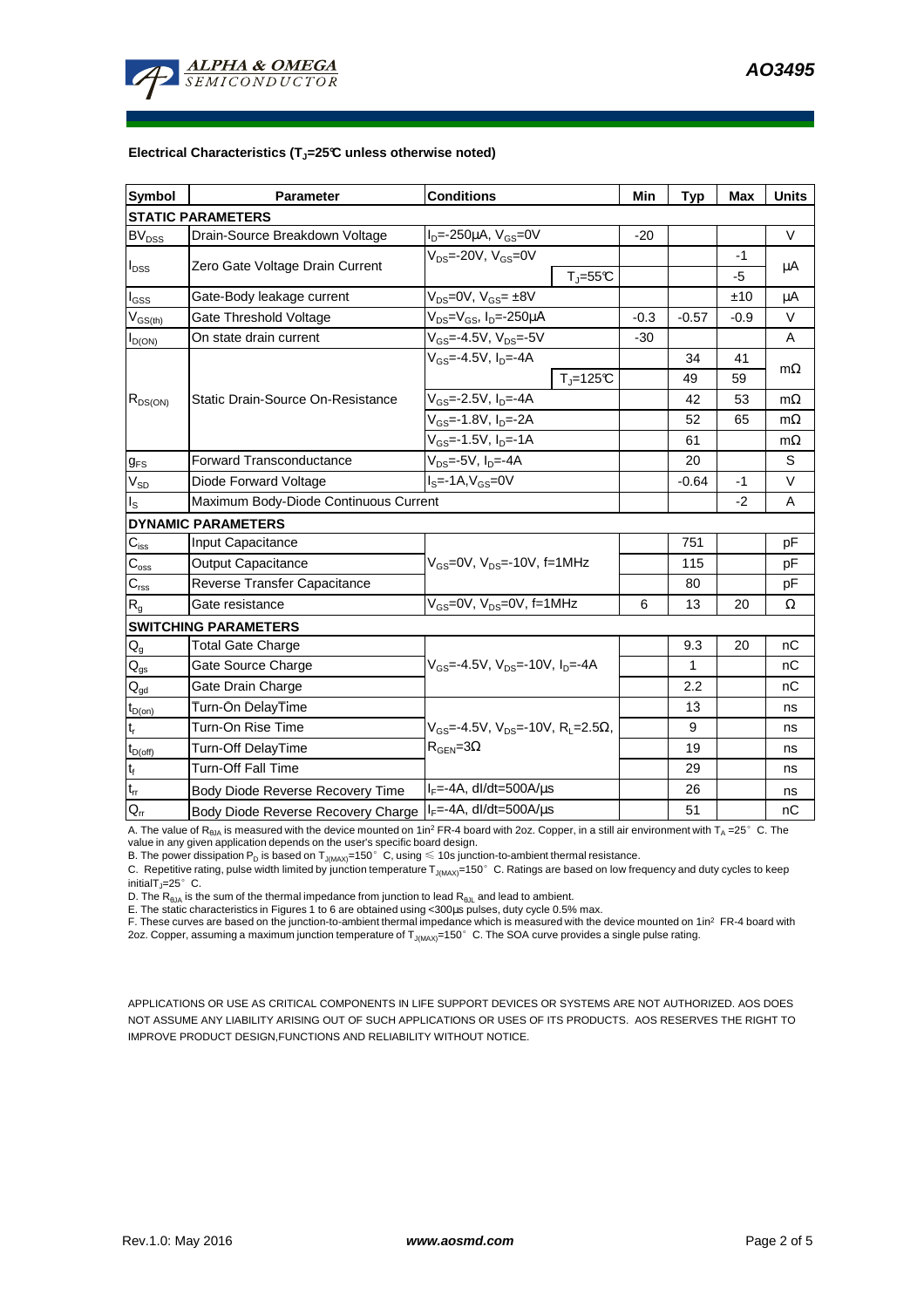

# **TYPICAL ELECTRICAL AND THERMAL CHARACTERISTICS**

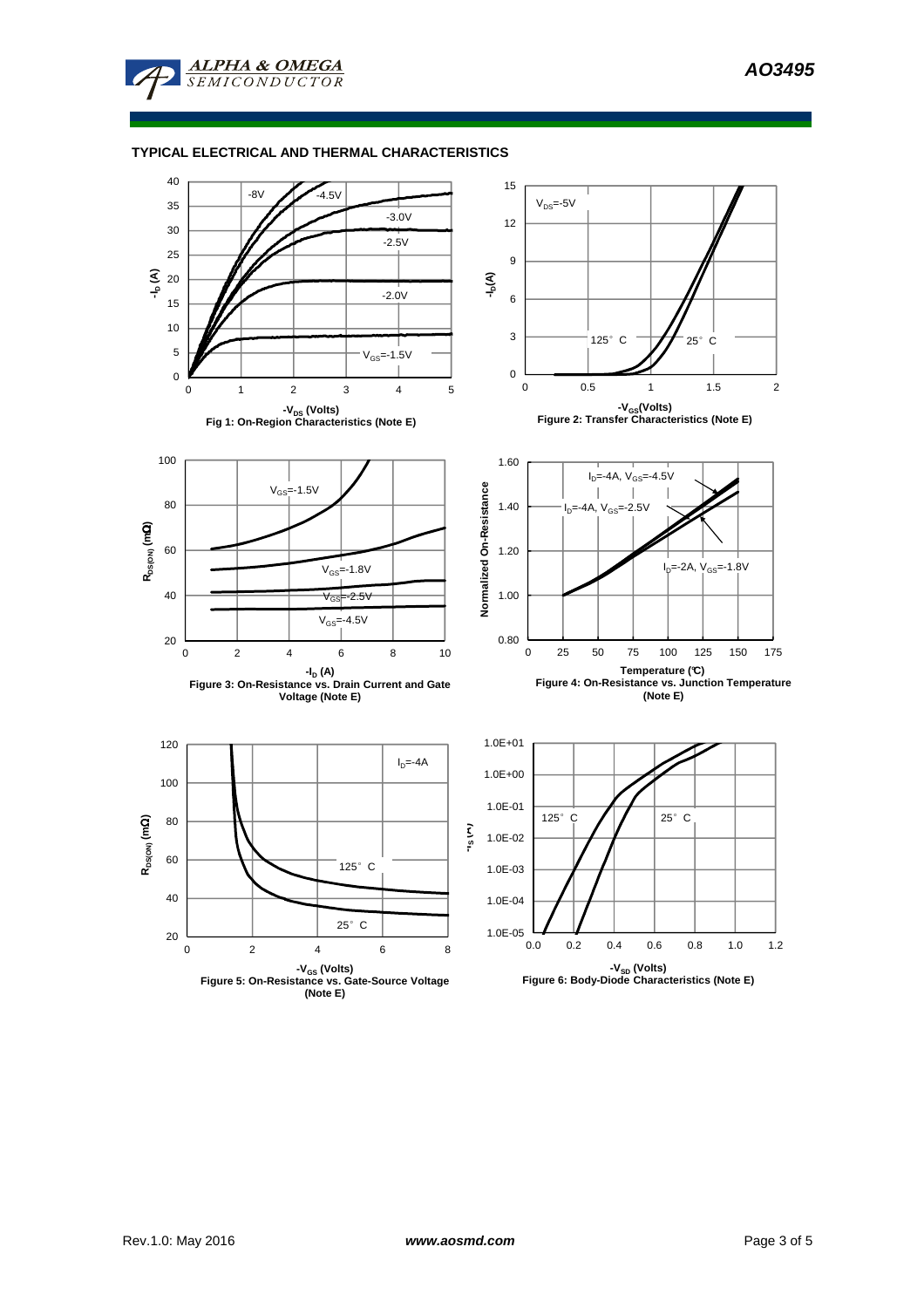

### **TYPICAL ELECTRICAL AND THERMAL CHARACTERISTICS**